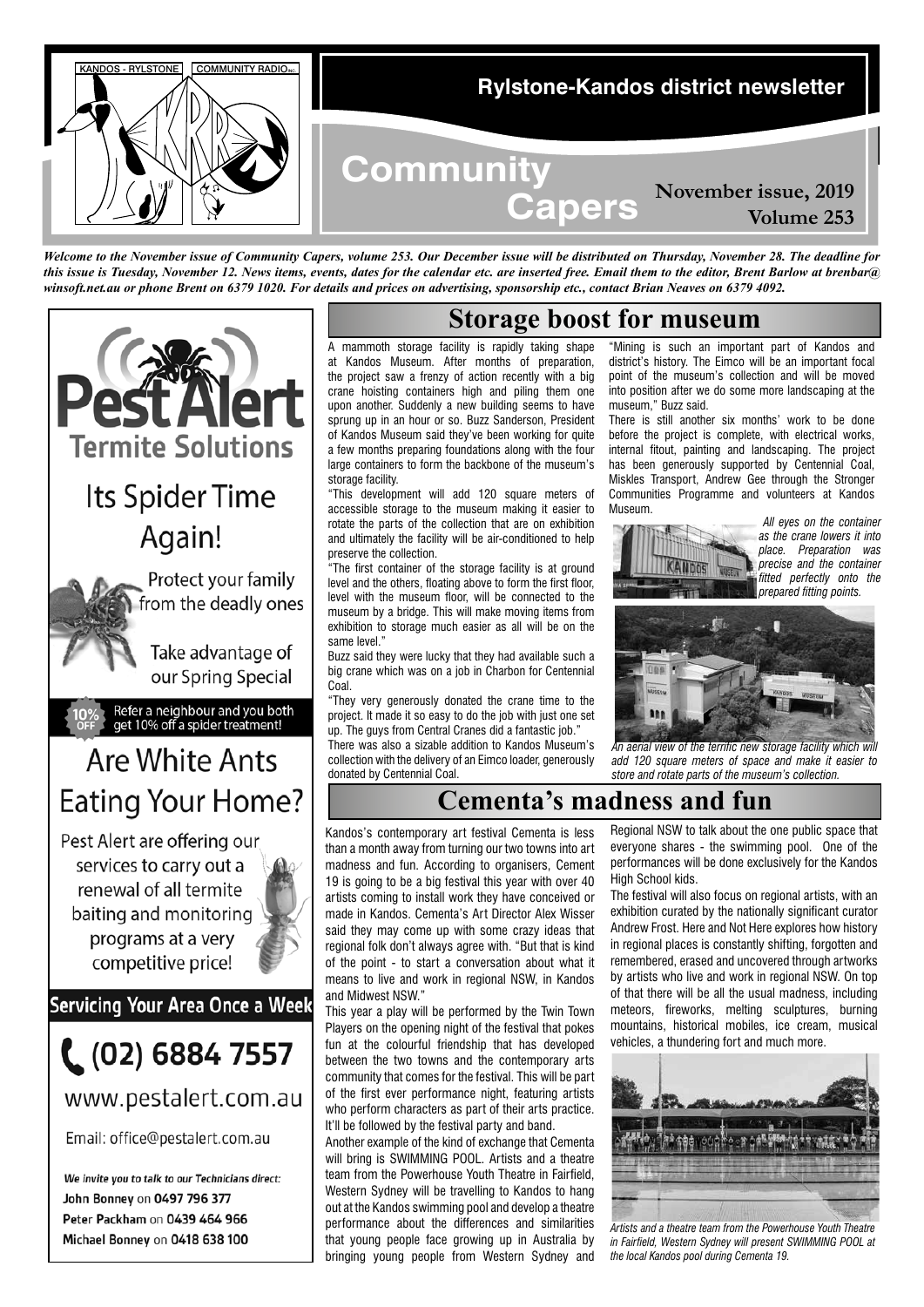# **Capers info**

*Community Capers is published by Kandos Rylstone Community Radio Inc. (KRR) at PO Box 99, Kandos NSW 2848. Funding has also been provided by the Mid-Western Regional Council and we acknowledge their support. Thank-you also to businesses and individuals across the region who have placed advertising or sponsored pages. Our publication could not continue without your support. Thank you everyone.* 

*Community Capers is a publication where community groups and other organisations can list their meeting times, events,* 

#### **Went to the dogs**

Rylstone CWA members were a hit with dog breeders when they set up their CWA stall at the Annual Dog Show at the Rylstone Showground on Saturday, September 28. Everyone really appreciated the group's morning tea of home-made scones with jam and cream along with shortbread. It was a lovely sunny spring day and a wonderful occasion was enjoyed by all.



*Rylstone CWA members Helen Marsonet, Marg Baxter, Di Page and Carolyn Norris served up delicious morning teas at the Annual Dog Show in Rylstone.*



*dates and venues. Please send all information to the editor, Brent Barlow, 38 Mudgee Street, Rylstone, NSW 2849, or email him at brenbar@winsoft.net.au or phone him on 6379 1020. If meeting times or dates etc. change, please contact Brent as soon as possible with corrections. Advertising space is limited but we do require advertising support to fund our newsletter. Usually it's on a "first in, best dressed" basis. If you wish to advertise or sponsor a page, please contact Brian Neaves on 6379 4092.*

## **Meals on Wheels**

Rylstone Kandos District Meals on Wheels (RKMOW) supplies frozen meals to anyone who is frail, aged or a younger person with a disability and their Carers. You can contact RKMOW on 6379 1519 or call into the office at HealthOne Ilford Road, Rylstone. Office hours are Monday to Thursday - 9am to 4pm and Friday - 9am to 1pm.

> Kandos High School students were out and about doing their good deed for Legacy selling badges and other memorabilia on Legacy's Badge Day. The Legacy Organisation of Kandos and Rylstone supports the dependants of veterans who gave their lives or health in the service of their nation. Their work is much appreciated and it's great to see the students volunteering in this way. Congratulations to all the volunteers for their great effort.



 *A big thank you and congratulations to these Kandos High School students who volunteered their time for Legacy.*

## **School's Jukebox**

**Students volunteer for Legacy**

Kandos Public School's annual performance lived was presented. Congratulations to the cast and staff, up to its reputation recently with two polished and parents and volunteers who worked extremely hard to very entertaining performances of 'Kandos Jukebox present such an enjoyable performance. – Dancing through the Decades'. The matinee and

evening shows at the Multi-Purpose Hall were thoroughly enjoyed by families and community members who loved the fabulous costumes, the great singing and dancing and the enthusiasm of the large cast. It was a step back in time with all the favourites on stage including Elvis, Fred Astaire, Elton John, Angus Young from ACDC, Kiss, Abba, Hanson, the Backstreet Boys and the Bee Gees. Feet were tapping as decade after decade and hit after hit

## **Opera at the stones**

In the middle of the drought effected landscape, Tammy Brennan and company staged a brilliant experimental opera at the Wollemi Standing Stone Circle, outside of Rylstone to celebrate the arrival of spring through music. The event took the audience of over a hundred people from the setting of the sun to the rising of the full moon through a powerful combination of music and dance. The audience travelled from day to night, from winter to spring through the song of //transcript//, an experimental opera devised by Tammy Brennan, with music by Trevor Brown, movement devised by Victoria Hunt and performed by Anton. It was a one-off event which will live in people's minds for a long time.



*Tammy Brennan performing opera with a backdrop of sky and stone during the celebration through music of the arrival of spring.*



*What a hit! Kandos Public School kids dancing through the decades to the Kandos jukebox.*

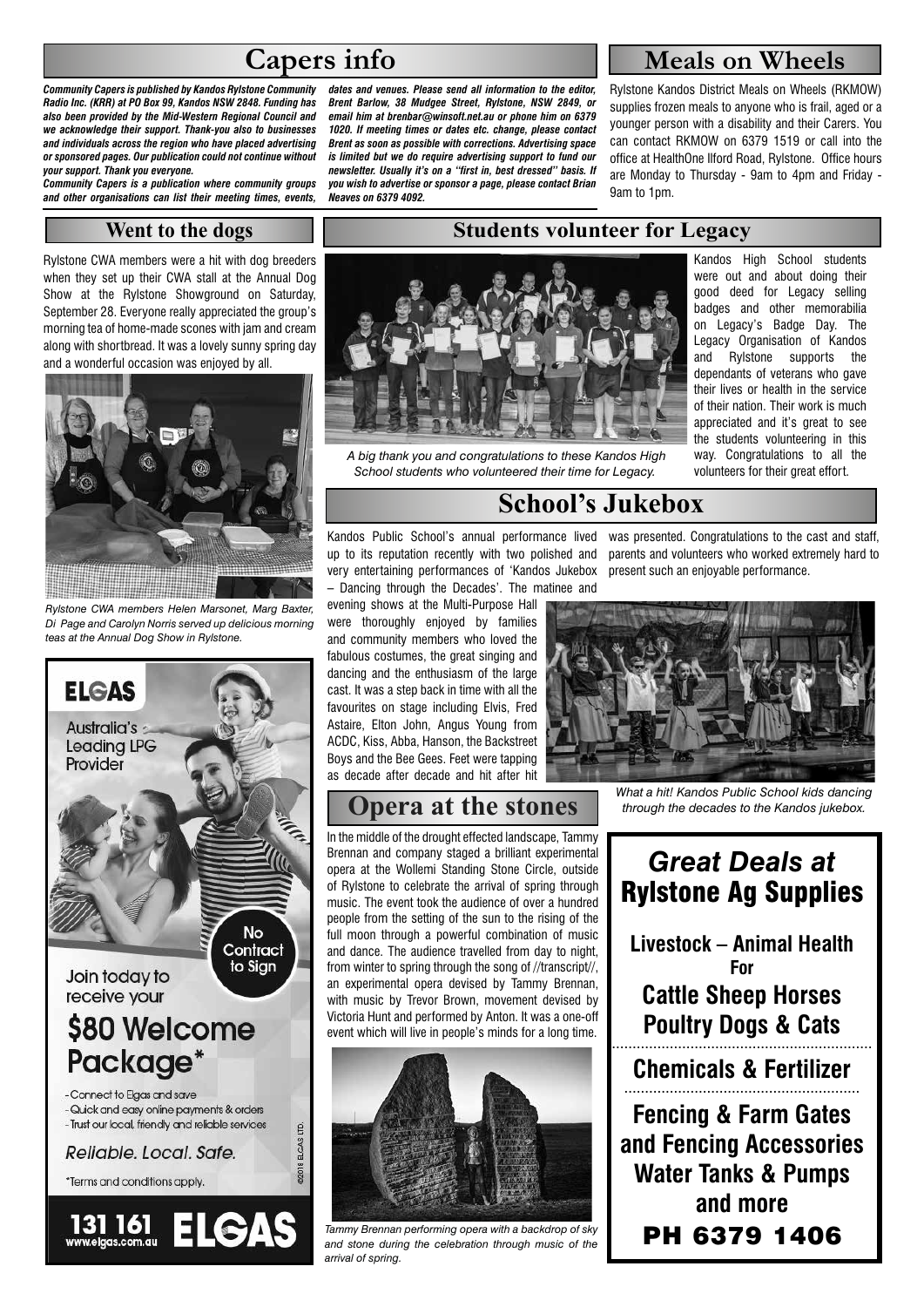Free Health Checks will be available at Ilford, Lue and Glen Alice in November. Call in for your free health checks with Rylstone HealthOne Community Health Nurses and the Child and Family Health Nurse. A Registered Nurse will check blood pressure, heart rate, temperature, weight, height, BMI, glucose level and referrals. The Child and Family Health Nurse will check weight, length, head circumference, blue book checks, hips, eyes and oral health. Referrals to dietitian, diabetes educator, speech therapist and more. The free health checks will be available at Ilford Public School on Tuesday, November 5 from 9am to 11am, Glen Alice Public School on Monday, November 11 from 9am to 11am and Lue Public School on Monday, November 18 from 9am to 11am. For all enquires call HealthOne Rylstone on 6357 6150.

# **Men's Shed excels**

The Men's Shed do some great work for the local community. Recently they were approached by Ilford Public School to see if they could refurbish a small walk bridge over a pond at the School. It was in a dilapidated state with the side rails rotted and boards missing, making it very unsafe for the children. The Men's Shed, under the guidance of their secretary Fred Hoy, took on the project and new rails were manufactured along with upright posts which required some wood-turning. Pine decking timber was screwed into position and a couple of coats of all-weather paint was applied, bringing the bridge back to life. The Men's Shed welcomes projects like this and they hope the children enjoy the bridge for many years to come. If you'd like to join the Men's Shed, they meet on Wednesday and Thursday mornings at the shed near the Kandos Railway Station. Call in and say hello or give Fred on 6379 4005.



*Men's Shed members did a fabulous job of restoring the small bridge for the Ilford School.*



This year's Rylstone Family Fun Day held in the second week of the school holidays at the Rylstone Memorial Hall was well attended by families who took advantage of the free activities. Hosted by Mid-Western Regional Council and the Rylstone and Kandos Interagency the day was also a showcase of local services and community activities. Along with an Indigenous Smoking Ceremony, which the kids loved, there was a very popular display by Fire and Rescue NSW and great support by local police. Adding to the variety were Story to Art Workshops, a Jumping Castle, Dodge Ball, Magic Stones Pet Rock Workshops and more. Visitors thought the venue was great and kids gave the day a big thumbs-up.



 *Emily and Mia having a fun ride with Serenity Trike Tours. The trike was very popular and was kept busy throughout the day.*



*The Fire and Rescue NSW truck and display was very popular with families and especially kids.*

**Walk with the Ramblers** Walking is a great exercise and good for your health. A local group who are known as the Rylstone Ramblers (check them out on Facebook) walk every Tuesday and Thursday. This non-profit group find different, interesting areas locally to exercise their legs. At the moment they begin their walks at 8.30am, but in the height of summer, start at 8am to avoid the increasing heat. They have their regular walkers, but are always welcoming to new walkers. If you'd like to join them, check out their Facebook page or give them a phone on 6379 0798.

#### **Preparing for an Emergency**

HealthOne Rylstone alongside the Australian Red Cross are running a free information program 'Emergency REDiKit' to help the elderly and their carers prepare for, respond to and recover from an emergency. It's on Thursday, November 28 at 11.30am at the Rylstone Club. Please RSVP to HealthOne by October 31 on 6357 6150. Expressions of interest are also open for a second course to be held at Kandos on the same day.. Course will be on the four steps for being prepared.

## **Yummy flavours**

Flavours of Mudgee has exceeded expectations again this year attracting another record crowd of 12,133 people to the eighth annual event. This is a 10 per cent increase on last year's attendance record with data showing 45 per cent of attendees were visitors to the region. Based on visitor numbers, length of overnight stays and postcode data it is estimated the event has generated \$2.265 million for the local economy. Flavours of Mudgee is a feature event held as part of the annual Mudgee Wine and Food Festival. Flavours of Mudgee 2020 will be held on Saturday, 26 September.

# **Free health checks Theory is a funday Christmas decorations**

The Community Charity Shop is once again sponsoring the Christmas Decoration Competition and there are great prizes for the lucky winners and runners-up. This year there are some new categories to choose from. They are: House and Garden, Combined Houses (neighbours joining together), Christmas Tree Exterior, Christmas Interior through the Window, Inflatables or Unique Creations and Shop Front or Business Display. There are also two categories that can be entered on the night: Best Dressed Christmas Character and Best Christmas Vehicle. These will both be judged at the Charity Shop – the first at 7pm and the second at 7.30pm on Thursday, December 19 which is the night of judging. Application forms for the competition are available at the Charity Shop in Kandos.

# **Rocketing to Rylstone**

Everyone loves a train and the recent visit of the Rylstone Rocket on Saturday, September 28 was no exception. When the diesel locomotive pulled into Kandos and Rylstone loaded with passengers from Sydney there were plenty of people waiting to welcome them. The train was a long one with plenty of carriages and lots of travellers. It left Sydney at around 7.30am and passengers were treated to stunning views across the mountains and the Capertee Valley before arriving for a local lunch and a wander around their choice of Kandos or Rylstone. Some of them also chose to head out to the local wineries for lunch. Passengers were overjoyed by the local hospitality and friendliness and many of them said it was a wonderful trip. They headed back to Sydney at around 3.30pm.



*Ray Whelan with his mum Marie and wife Barbel from Penrith said they had a very enjoyable trip on the train. They spent a delightful couple of hours in Rylstone.*